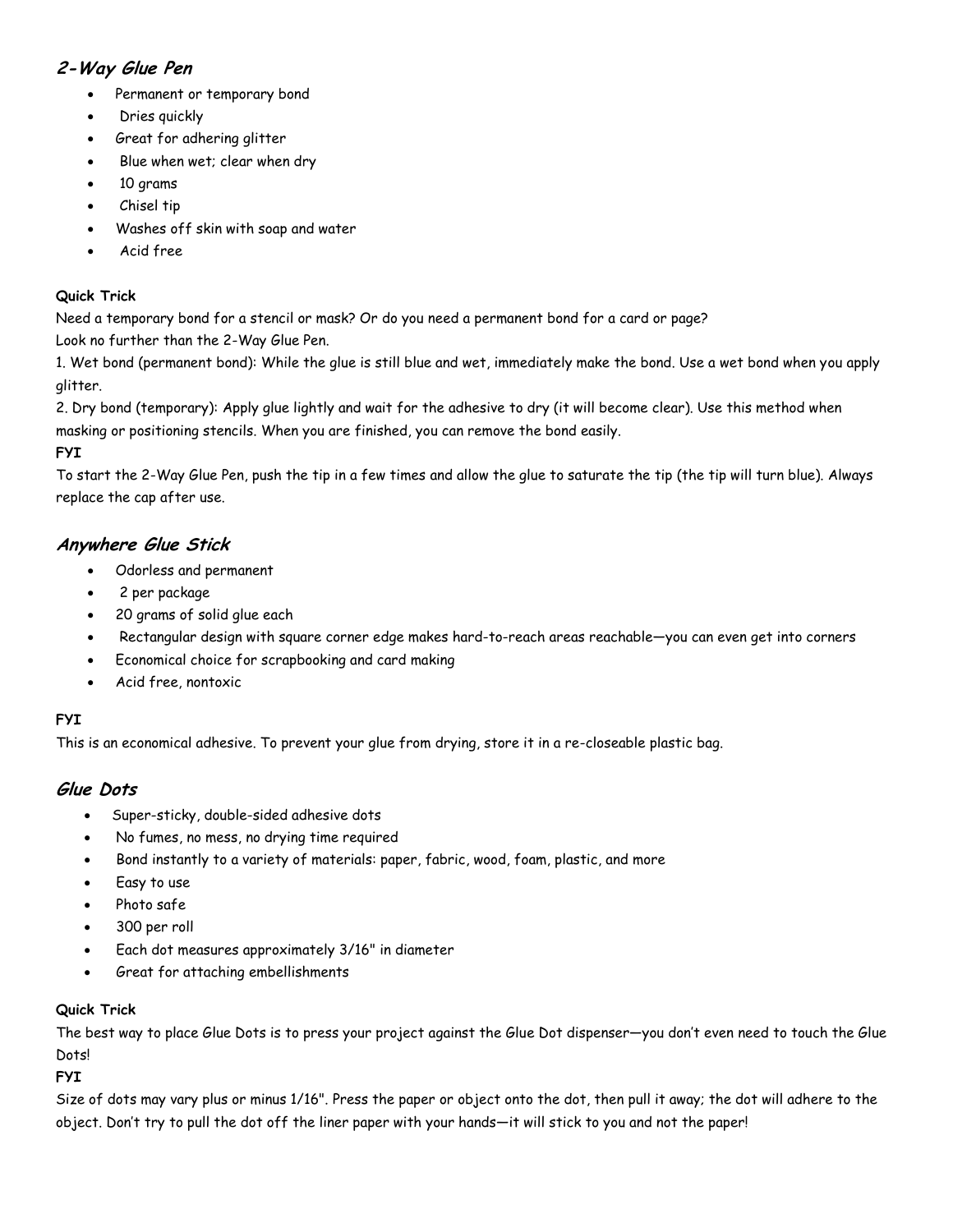## **Multipurpose Liquid Glue**

- Latex rubber acrylic resin adhesive
- Adhesive can be both permanent or temporary depending on how it is applied see FYI
- Works great for adhering cardstock or Designer Series Paper to chipboard or Coaster Board
- Dries clear
- Excellent for adhering Stampin' Glitter to surfaces
- Dual-tipped applicator: use small tip for precision placement and wide tip to cover larger areas
- .875 oz.

#### **FYI**

Multipurpose Liquid Glue is temporary or permanent. To use it as a temporary adhesive, allow it to dry before adhering. To use it as a permanent adhesive, adhere it when wet.

### **SNAIL Adhesive**

- Simple, Neat, Affordable, In-Line
- 472" of double-sided adhesive
- Applies a controlled amount of adhesive directly to your project, so your hands and work area never get sticky
- Great for cards, scrapbooks, or other art projects
- Keeps fingers and art pieces free from messy glue
- Refill cartridges sold separately
- Permanent; creates a strong bond

#### **FYI**

To use SNAIL Adhesive, place the cartridge where you want the adhesive to begin. Roll it slowly (like a snail) along your artwork; when done, lift sideways using a quick check mark motion.

#### **Stampin' Dimensionals**

- Double-sided, self-adhesive foam mounts
- 1/16" diameter
- 300 per package
- Use multiple Stampin' Dimensionals for multilevel projects or added height
- Great for layering and 3-D effects

## **Sticky Strip**

- Double-sided, pressure-sensitive acrylic adhesive
- 1/4" wide
- Very strong—perfect for die-cut boxes and glitter
- 10 yards per package
- Comes in a zippered plastic bag for convenient storage
- Acid free

#### **FYI**

Cut Sticky Strip to the desired length and lay it down onto your project, then remove the red liner. Your project is then ready to be assembled.